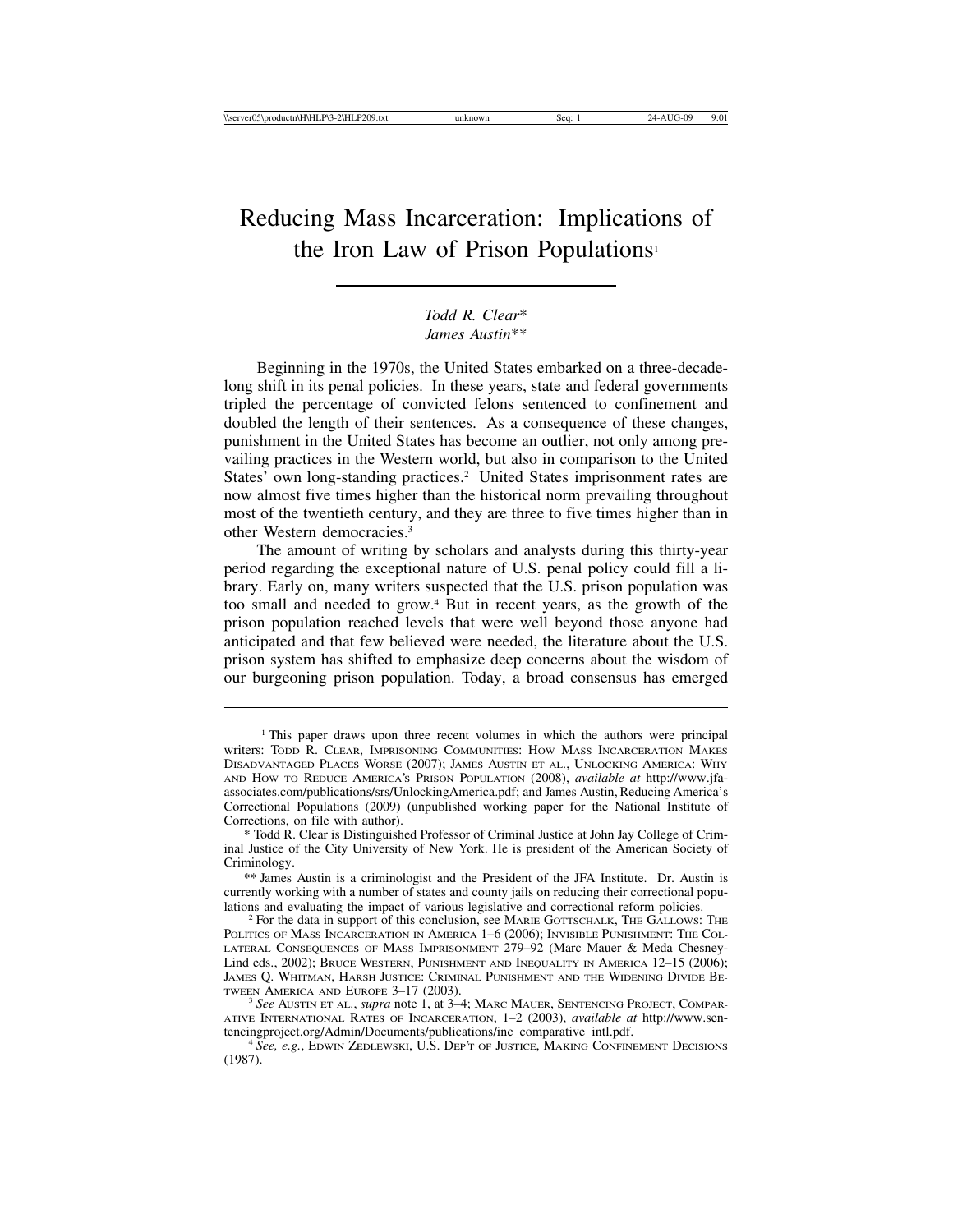that the prison population is too large.<sup>5</sup> At the same time, pressing fiscal demands at the state and federal levels have convinced many policymakers that the current system is no longer affordable.<sup>6</sup>

The scholarly debate about the prison population today considers three main topics. First, there is contention about the degree to which the current drop in crime is a consequence of the larger number of prisoners—a question we consider briefly in the next section of this Essay. Work addressing this concern tends to show that incarceration rates are not as strongly connected to public safety as one would ordinarily think. Second, there is a growing literature on the unintended consequences of imprisonment; in particular, new studies show that high rates of incarceration have come at an indefensible cost in terms of racial and social inequality and have damaged children, families, and communities.7 Works within this literature tend to argue for the need to reduce prison populations as a simple matter of social justice. Third, there is a literature that proposes strategies for reducing incarceration.8

This Essay contributes to the last topic—what to do about mass incarceration. It is not an argument that "something needs to be done." We believe that point has been made eloquently and convincingly by a solid body of work, some of which includes our own previous writing.9 Instead, our purpose in this Essay is to chart a broad strategic course for anyone seeking to reduce imprisonment.

This Article is needed because policymakers' work on incarceration is hampered today by two important misunderstandings. To begin with, too many policymakers assume that the connection between incarceration rates and crime rates is greater than it actually is, and so they are much more cautious about reducing incarceration rates than they need be. They also fail to take account of what we refer to as "the iron law of prison populations"—that the total number of prisoners behind bars is purely and simply a result of two factors: *the number of people put there* and *how long they stay*. As a result, policymakers spend too much time considering policy proposals that will have little effect on incarceration rates.

In this Essay, we make three points. First, we show why the link between incarceration rates and crime rates is not as great as many policymakers presume. We do so in order to make the case that an aggressive program

<sup>5</sup> Compare conservative writers, such as John DiIulio, *Two Million Prisoners are Enough*, WALL ST. J., Mar. 12, 1999 at A14, and BERT USEEM & ANNE MORRISON PIEHL, PRISON STATE: THE CHALLENGE OF MASS INCARCERATION 169–79 (2008), with their more liberal counterparts, like STEVEN RAPHAEL & MICHAEL A. STOLL, DO PRISONS MAKE US SAFER? 20–22 (2009).

<sup>&</sup>lt;sup>6</sup> RYAN S. KING, SENTENCING PROJECT, THE STATE OF SENTENCING 2008: DEVELOPMENTS IN POLICY AND PRACTICE 1 (2009), *available at* http://www.sentencingproject.org/Admin/Doc-

<sup>&</sup>lt;sup>7</sup> See CLEAR, supra note 1; WESTERN, supra note 2, at 85–105, 131–162.<br><sup>8</sup> A recent review of some of these strategies is provided in MICHAEL JACOBSON, DOWN-<br>SIZING PRISONS: HOW TO REDUCE CRIME AND END MASS INCARCERATION

SIZING PRISONS: HOW TO REDUCE CRIME AND END MASS INCARCERATION 173–214 (2005). <sup>9</sup> *See generally* CLEAR, *supra* note 1; AUSTIN ET AL., *supra* note 1; Austin, *supra* note 1.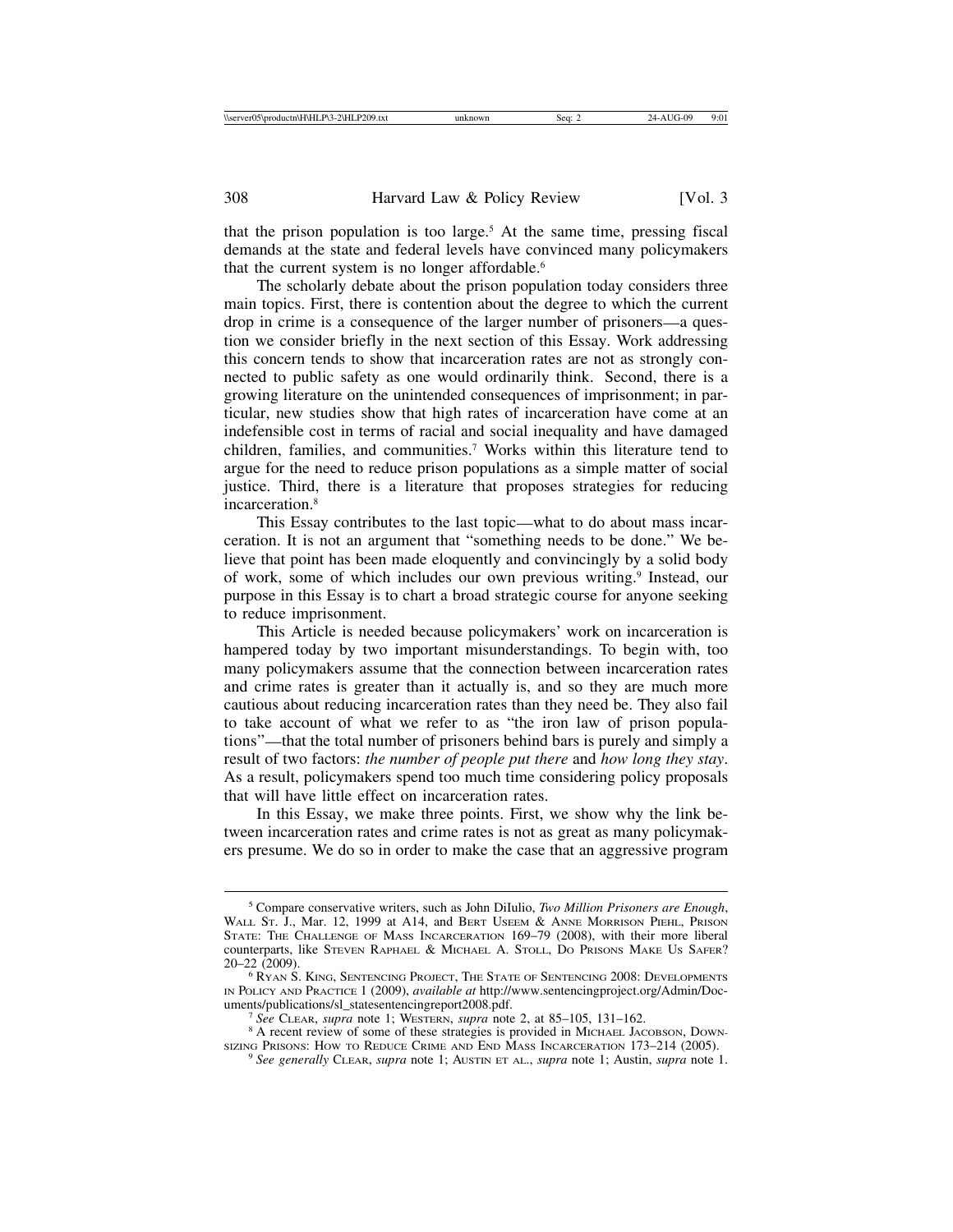to reduce prison populations can proceed without a substantial negative impact on public safety. We then describe the iron law of prison populations. Finally, taking advantage of this *iron* law, we propose a set of penal changes that, if implemented, would cut the correctional population roughly in half and return the prison system to an incarceration rate similar to that of almost thirty years ago—before the trend toward mass incarceration picked up steam. These changes would reverse the trend with limited impact on public safety. We begin the Essay by explaining why.

## I. THE CONNECTION BETWEEN CRIME RATES AND INCARCERATION RATES

As David Garland once noted, it would be silly to argue that there is no connection between incarceration rates and crime.<sup>10</sup> After all, it takes a crime to put someone behind bars, and surely imprisonment has some suppression effect on crime. Thus, as crime rates rise, imprisonment rates might also be expected to rise. When this occurs, crime rates might be expected to fall as a result. Empirical studies confirm this pattern, but the size of the impact in both directions is surprisingly small. In fact, in terms of the big picture, today's crime rate is roughly what it was in the early 1970s, but the incarceration rate then was one-sixth what it is today. Moreover, state incarceration rates and state crime rates have a mildly positive correlation, although not a strong one.<sup>11</sup>

Several recent studies have attempted to calculate the relationship between the size of the prison population and crime. Their findings depend upon the time period they study and whether they analyze national patterns or provide state-specific estimates. Studies investigating national-level patterns from the mid-1980s to the early 1990s estimate that prison population sizes have a large effect on crime.<sup>12</sup> Later studies, especially those that investigate the impact of incarceration growth patterns at state and local levels,<sup>13</sup> find much smaller effects, even approaching zero. A consensus has emerged among criminologists that the impact of imprisonment on crime is modest compared to other factors.14

<sup>&</sup>lt;sup>10</sup> DAVID GARLAND, PUNISHMENT AND MODERN SOCIETY: A STUDY IN SOCIAL THEORY 18–19 (1993).

<sup>&</sup>lt;sup>11</sup> RYAN S. KING ET AL., SENTENCING PROJECT, INCARCERATION AND CRIME: A COMPLEX RELATIONSHIP (2005), *available at* http://www.sentencingproject.org/Admin/Documents/pub-lications/inc\_iandc\_complex.pdf.

<sup>&</sup>lt;sup>12</sup> See, e.g., Stephen D. Levitt, *The Effect of Prison Population on Crime Rates: Evidence From Prison Crowding Legislation*, 111 Q. J. ECON. 319 (1996); Thomas B. Marvell & Carlisle E. Moody, *The Impact of Prison Growth on Homicide*, 1 HOMICIDE STUD. 205–233 (1997).

<sup>&</sup>lt;sup>13</sup> *See, e.g.*, Tomislav Kovandsic & Lynne M. Vieraitis, *The Effect of County-Level Prison Populations on Growth in Crime Rates*, 5 CRIMINOLOGY & PUB. POL. 213, 215 (2006). *See also* WESTERN, *supra* note 2, at 182; Peter Reuter & Shawn Bushway, *Revisiting Incapacita-*

<sup>&</sup>lt;sup>14</sup> See, e.g., DON STEMEN, VERA INST. OF JUSTICE, RECONSIDERING INCARCERATION: NEW DIRECTIONS FOR REDUCING CRIME (2007), *available at* http://www.vera.org/publication\_pdf/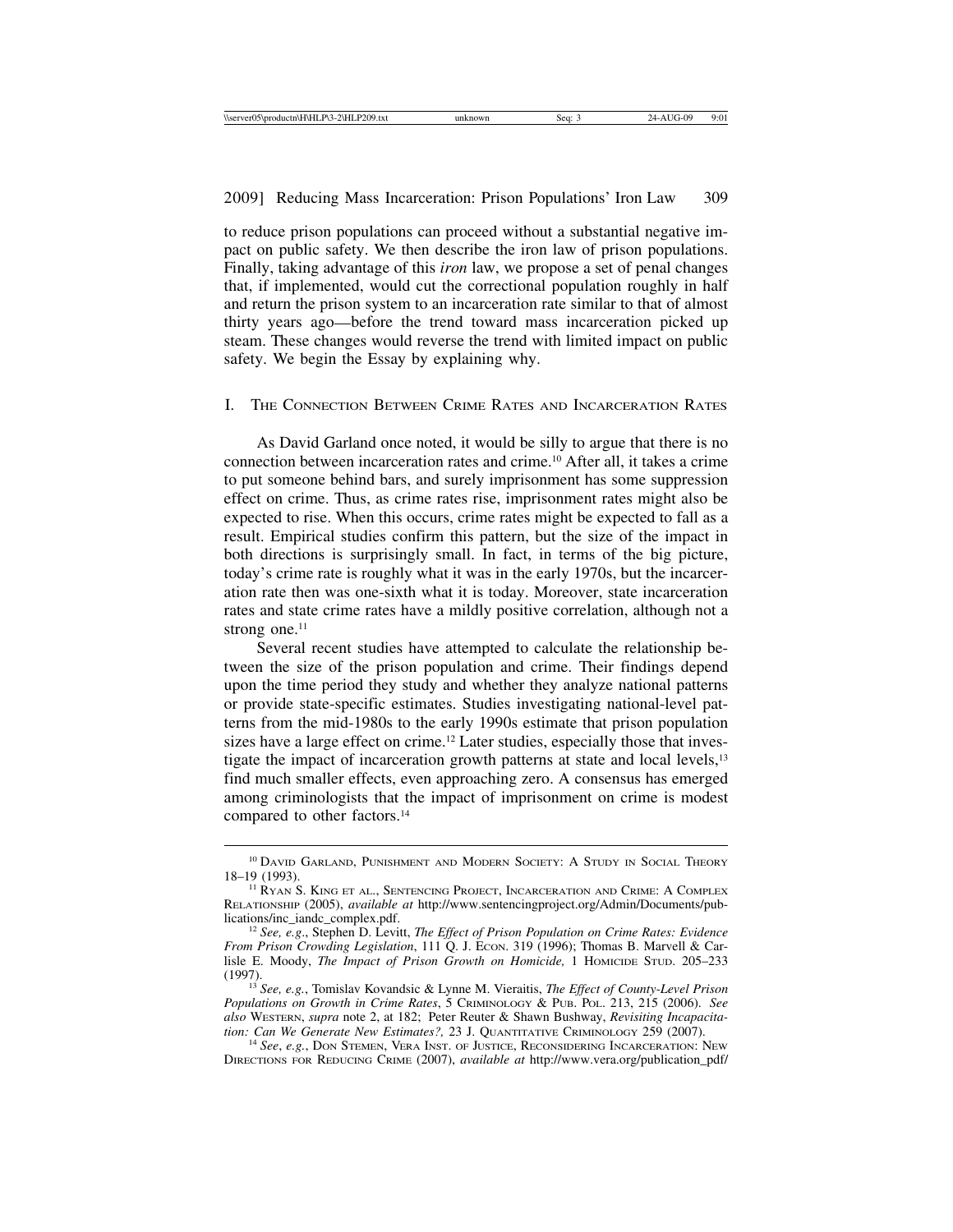There are several reasons why the size of the prison population has so little to do with crime, including one crucial limit on the penal system's ability to affect crime. That is, when one person is locked up, another person frequently comes along to replace him, thereby maintaining the rate of crime. This is particularly true for drug-related crime.15 But it is also true for much of the crime committed by young men in groups, because loosely formed and intermittently criminally active groups quickly find new members when old ones go to prison.16 Thus, the generally increased likelihood that a felony conviction will lead to imprisonment has resulted in an increased number of people going to prison, but it has not produced a decrease in the criminal activity of those who remain behind.

What would happen if we increased the prison-release rate?<sup>17</sup> First, the size of the prison population would drop. But what would happen to crime rates? Increasing the rate of release would increase the number of people reentering society from prison, certainly a risk factor for crime rates. Yet recent studies show that the length of stay in prison is not associated with a change in the risk of recidivism.18 So sending people to prison for shorter periods would not make them more likely to commit crimes upon release.

Undeniably, a larger release cohort will have some effect on crime rates. But there are good reasons to think that the overall risk would be small.<sup>19</sup> One study of the nation's 1994 prison release cohort found that it accounted for only five percent of all arrests for felonies in the three-year time period that followed its release, and it produced only one percent of arrests for violent crimes.<sup>20</sup> Even though people released from prison are themselves at a high risk of committing new crimes, they commit only a small fraction of all crimes in any given year. Given that prisoners do not become less likely to commit crimes upon release as they spend more years in prison, and given that the contribution of former inmates to the overall

<sup>16</sup> Marcus Felson, *The Process of Co-offending*, *in* THEORY FOR PRACTICE IN SITUATIONAL CRIME PREVENTION 149 (Martha J. Smith & Derek B. Cornish eds., 2003).

<sup>17</sup> We return to this question later in the paper. *See infra* Part V.B.2.<br><sup>18</sup> Daniel S. Nagin et al., *Imprisonment and Reoffending*, *in* 38 CRIME AND JUSTICE: AN ANNUAL REVIEW OF RESEARCH (forthcoming 2009).

 $<sup>19</sup>$  Of course, no matter how small the risk, the fact that more than 700,000 prisoners are</sup> released each year already has the capacity to alarm people, so we can imagine how policymakers would feel about an increase in that number. *See* HEATHER C. WEST & WILLIAM J. SABOL, U.S. DEP'T OF JUSTICE, PRISONERS IN 2007, at 3 (2008), *available at* http://

 $^{20}$  Patrick A. Langan & David J. Levin, U.S. Dep't of Justice, Recidivism of Prison-ERS RELEASED IN 1994, at 5 (2002), *available at* http://www.ojp.usdoj.gov/bjs/pub/pdf/ rpr94.pdf. Higher estimates have been made by Richard Rosenfeld, et al., *The Contribution of Ex-Prisoenrs to Crime Rates*, *in* PRISONER REENTRY AND CRIME IN AMERICA 80 ( Jeremy Travis & Christy Visher eds, 2005).

<sup>379</sup>\_727.pdf; PEW CTR. ON THE STATES, THE IMPACT OF INCARCERATION ON CRIME: TWO NATIONAL EXPERTS WEIGH IN (2008), *available at* http://www.pewcenteronthestates.org/

<sup>&</sup>lt;sup>15</sup> See KING ET AL., *supra* note 11, at 6. For a journalistic account of this phenomenon, see DAVID SIMON & EDWARD BURNS, THE CORNER: A YEAR IN THE LIFE OF AN INNER-CITY NEIGHBORHOOD (1997).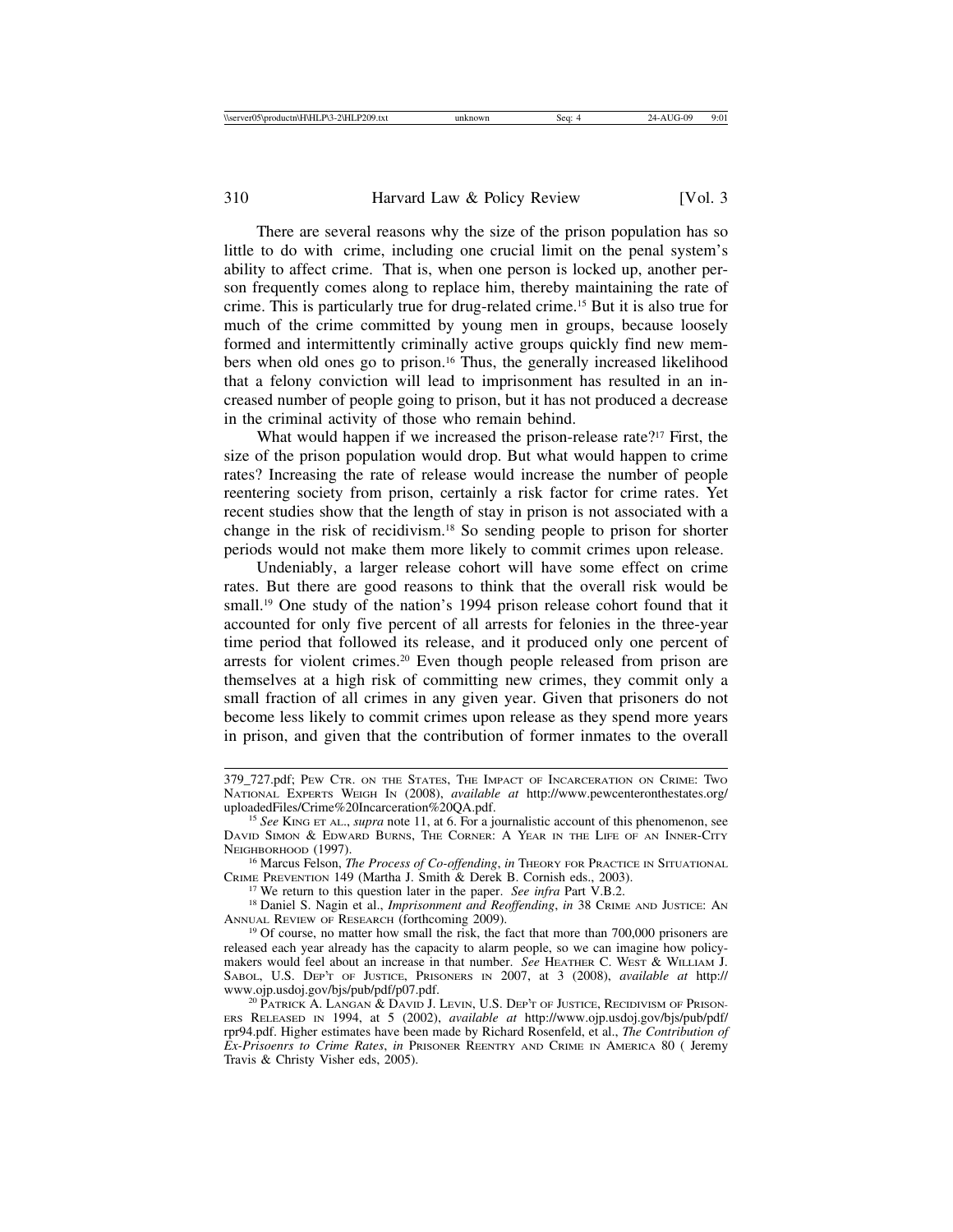crime rate is relatively small, increasing the prison release rate would seem to have little disadvantage. Certainly, some prisoners will commit crimes upon release. However, we can assume these individuals would commit these crimes upon their release at a later date anyway, and it is wildly impractical (and entirely inconsistent with current practice) to propose keeping all potential recidivists incarcerated permanently.

There is further good news: as the prison population drops, the number of people available to be released from prison would also drop. So in the later years of a plan to accelerate prison releases, the size of the reentry cohort—the one we are most worried about for new crimes—would *also drop*. In other words, an accelerated release program moves the risk of new offenses to an earlier period of time, purely as a consequence of an increase in the cohort size. But it does so in a trade for an equivalent *reduction* in the risk of new offenses at the later time, as the release cohort gets smaller. There is even better news for those reformers who would reduce the cohort who enter prison in the first place. The same studies that now show length of stay to have no relationship to rate of recidivism also show that *going to prison in the first place* does not reduce the likelihood that a criminal offender will be a repeat offender and may make it marginally higher.<sup>21</sup>

The conclusion we can draw from this analysis is that the size of the prison population and the amount of crime are related, but not strongly. In particular, the speed at which people are released from prison is not related to their likelihood of staying crime-free. This suggests that prisoners can serve shorter sentences without triggering an increase in the crime rate. Furthermore, maintaining a large prison population does not necessarily significantly decrease the number of crimes committed. So a fairly substantial amount of leeway exists to change the rate at which people are released from prison without much long-term net impact on public safety.

In other words, this is an area where policymakers can innovate without imperiling the public, certainly in the long term. The remainder of this Article addresses the question: What kind of innovations ought they consider?

# II. THE IRON LAW OF PRISON POPULATIONS

In addition to assuming too great a relationship between high imprisonment rates and low crime rates, policymakers too often ignore the way prison populations grow. They commonly engage in debates over "rehabilitation versus punishment," and they are deeply invested in advocacy for drug treatment programs and reentry planning. The amount of attention absorbed by the Second Chance Act of 2007 is a great example.<sup>22</sup> This legisla-

<sup>21</sup> *See*, *e.g.*, Paul Nieuwbeerta, et al., *The Relationship Between First Imprisonment and Criminal Career Development: A Matched Samples Comparison*, J. QUANTITATIVE CRIMINOL-OGY (forthcoming).

 $22$  Second Chance Act of 2007, Pub. L. No. 110-199, 122 Stat. 657 (codified as amended in scattered sections of 42 U.S.C.).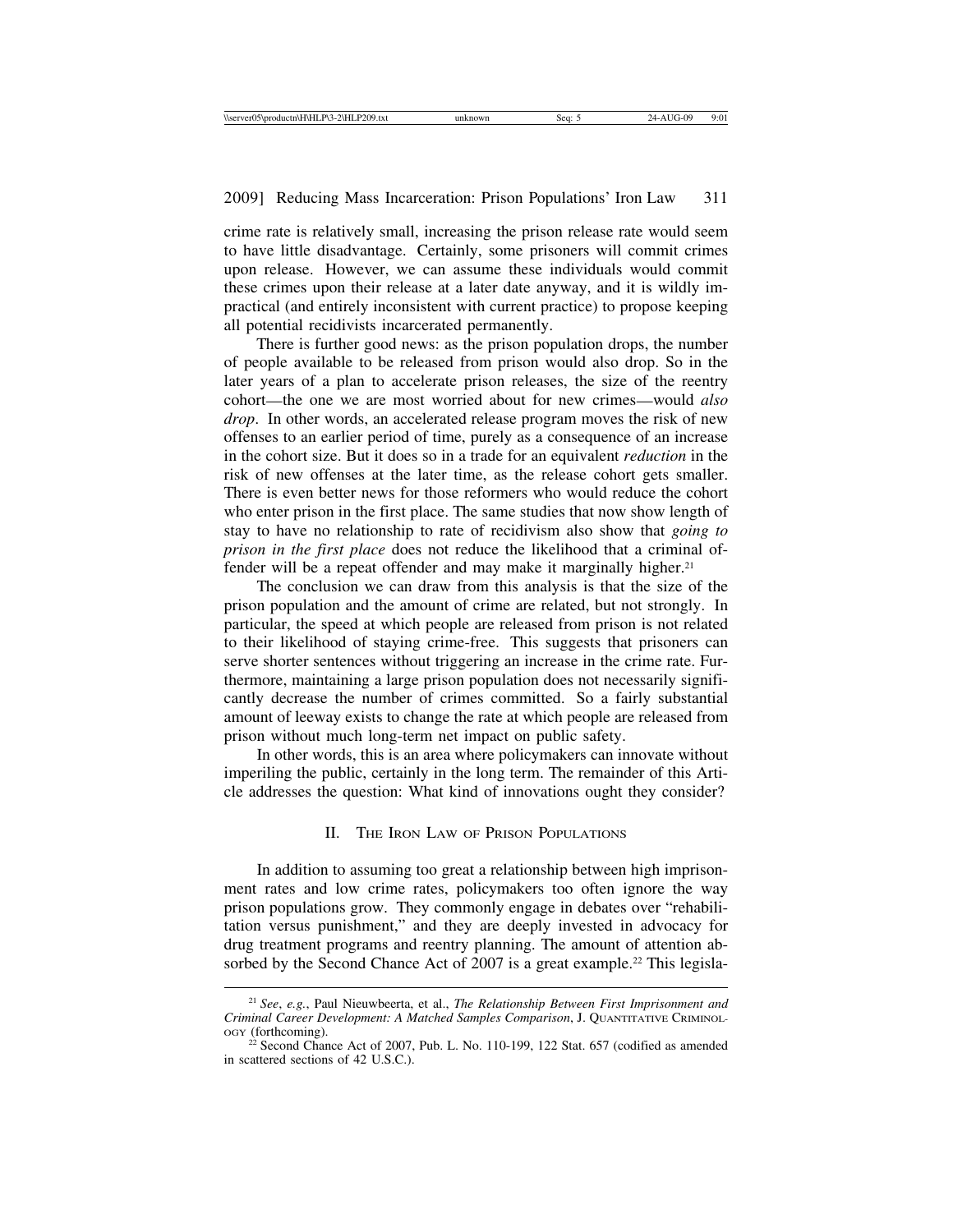tion provides extensive federal monetary support for states' efforts to improve services and supervision for people who are released from prison. One might argue that this Act is a good thing, but it will clearly not do much about prison populations. Why? Because all of its effects are side-issues that ignore the way prison populations are created.

The *Iron Law of Prison Populations* states that the size of a prison population is completely determined by two factors*: how many people go to prison* and *how long they stay*. If either of these factors changes, the size of the prison population will also change. The corollary to this iron law is equally important: There is no way to change the prison population without changing either the number of people who go to prison or how long they stay there.

Viewed in light of the iron law, the growth of the prison population in the United States can be divided into three rough periods. In the 1970s, the prison population grew because the crime rate grew, resulting in greater numbers of people going to prison. In the 1980s, and stretching into the early 1990s, a host of sentencing policies restricted the use of probation as a sentence for felons, causing a substantial increase in the number of people entering prison during a period when crime rates were semi-stable.<sup>23</sup> After that, legislation that enhanced penalties for felonies greatly increased the average length of prison terms, which led to growing prison populations even as crime rates dropped and the number of people entering prison began to stabilize. The result was a growing backlog of people serving long sentences, who made up a permanent population base upon which the flow into and out of prison was grafted.

There is substantial debate about whether these changes in penal policy were wise. But there can be no doubt that the recent growth in prison populations in the United States can be viewed almost entirely as a matter of changes in penal policy taking place since 1980. This history supports our argument that America will have whatever prison population its penal policies create. It is even conceivable that, with a new set of policies, the prison population could be cut in half—and this could be done without greatly affecting crime rates in the long run.24 But the other extreme is also true. With over five million people under correctional control who are *not* behind bars, the prison population could, through legal and administrative policy, be *doubled*, again without much impact on crime. The point is that the size of the prison population is a matter of penal policy, and over the last thirty-six years, the United States has built a policy designed to grow prisons.

<sup>23</sup> Alfred Blumstein & Allen J. Beck, *Reentry as a Transient State Between Liberty and Recommitment*, *in* PRISONER REENTRY AND CRIME IN AMERICA 50-51 (Jeremy Travis & Christy Visher eds., 2005).

 $24$  A short-run effect might occur because a cut in the prison population would result in a larger release cohort. But the impact of releases on crime would soon approach zero, as the prison population reached a new homeostasis.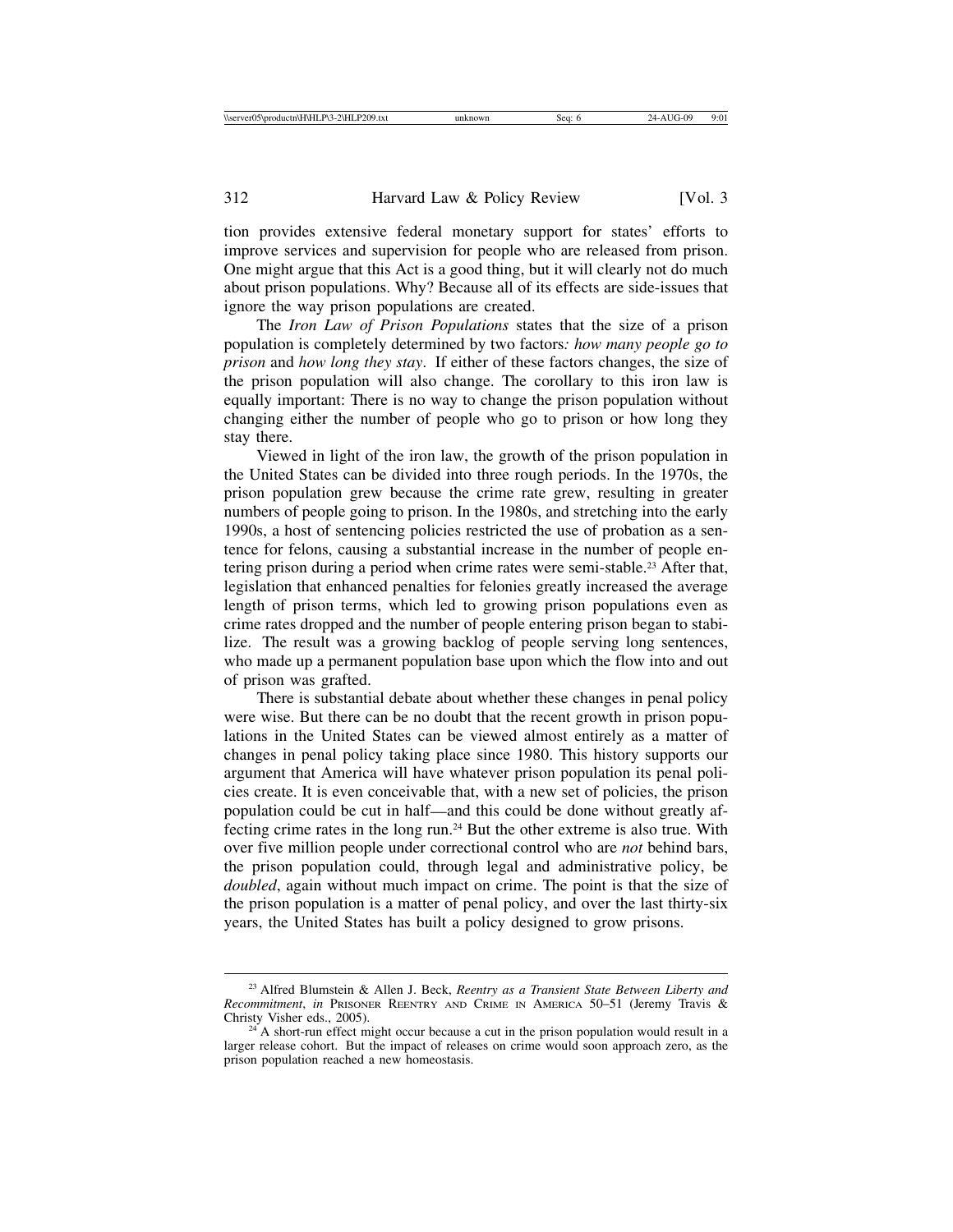# III. THE FAILURE OF THE CONTEMPORARY DEBATE ON MASS INCARCERATION

Despite this history, policymakers focused on reducing mass incarceration have failed to heed the iron law's two conditions. Following three decades of policies that increased the prison population through changes in sentencing and (to a lesser extent) post-release supervision, policymakers continue to act as though they think they can reduce the size of the prison population without directly taking on the rate and length of sentences. Table 1 lists recent sentencing reforms passed by seventeen states that were designed to reduce incarceration and were widely publicized in a report by *The Sentencing Project* this year.25 What can be seen from this list is how little these reforms have to do with either the number of people being sentenced to prison or their lengths of stay there. Some alter the nature of community supervision, and so arguably address the rate at which felons are recycled into prison by being revoked from community supervision. And some aim to make non-incarceration alternatives more attractive by setting up new or more incentivized systems of community supervision. Some set up advisory commissions to provide strategies for reducing prison costs. But there is not a single new law or initiative designed to change the length of sentences or to reduce restrictions on the use of probation as a sentence.

Sentencing reforms can succeed in reducing mass incarceration only if these elements are at their core. It has already been remarked that the agenda of sentencing reform is easily side-tracked. In a recent article in this Journal's online edition, Douglas A. Berman argued that a focus on innocence and debates about the death penalty have made it harder to have a serious, engaging discussion about mass incarceration.<sup>26</sup> But these are not the most significant distractions from our necessary national debate about mass incarceration. Far more important are the emphases on reentry, alternatives to incarceration programs, and the philosophy of rehabilitation, which often serve as crucial distractions from the agenda of mass incarceration, a problem that can be addressed only with a focus on the iron law's two elements.

#### IV. REHABILITATION PROGRAMS

When people hear complaints about mass imprisonment they often automatically assume that opposition to big prisons means favoring rehabilitation. But the debate between punishment and treatment is unwarranted, as they are not opposed. They are merely different coercive penal strategies.

<sup>25</sup> *See* KING, *supra* note 6, at 2. <sup>26</sup> Douglas A. Berman, *Reorienting Progressive Perspectives for Twenty-First Century Punishment Realities*, HARV. L. & POL'Y REV. ONLINE 1, 8 (2008), http://hlpronline.com (follow "Reorienting Profressive Perspectives for Twenty-First Century Punishment Realities" hyperlink).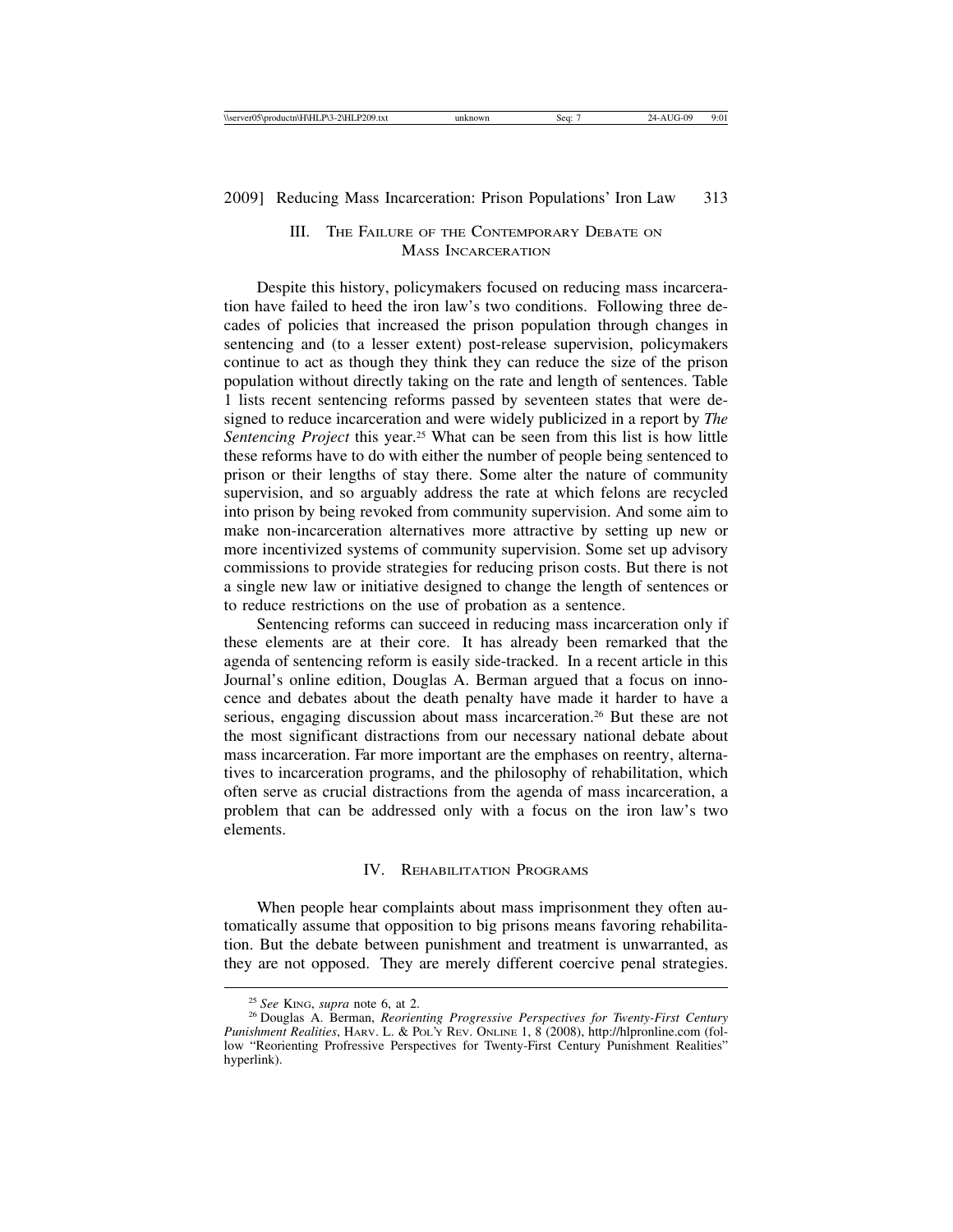Indeed, some judges will say that they send people to prison for rehabilitation purposes.

| Arizona         | Established probation revocation and crime reduction performance<br>incentive system                                                                                                                                                                                                                                          |
|-----------------|-------------------------------------------------------------------------------------------------------------------------------------------------------------------------------------------------------------------------------------------------------------------------------------------------------------------------------|
| Arkansas        | Declared marijuana enforcement lowest law enforcement priority<br>(Fayetteville)                                                                                                                                                                                                                                              |
| Colorado        | Amended criminal code to permit certain juveniles charged with<br>murder to have their cases adjudicated in the Youthful Offender<br>System                                                                                                                                                                                   |
| Connecticut     | Authorized racial and ethnic impact statement to be prepared in<br>conjunction with certain criminal justice legislation                                                                                                                                                                                                      |
| Hawaii          | Declared marijuana enforcement lowest law enforcement priority<br>(Hawaii County)                                                                                                                                                                                                                                             |
| <b>Illinois</b> | Created Commission to Study Disproportionate Justice Impact                                                                                                                                                                                                                                                                   |
| Iowa            | Authorized racial and ethnic impact statement to be prepared in<br>conjunction with certain criminal justice legislation                                                                                                                                                                                                      |
| Kentucky        | Amended parole release policies and expanded home incarceration<br>for persons convicted of certain offenses; created committee to<br>study Kentucky Penal Code and make recommendations for<br>reform; rescinded certain requirements for persons seeking to have<br>voting rights restored after the completion of sentence |
| Louisiana       | Expanded dismissal of prosecution to persons who have completed<br>a drug court diversion program                                                                                                                                                                                                                             |
| Massachusetts   | Declared marijuana enforcement lowest law enforcement priority                                                                                                                                                                                                                                                                |
| Mississippi     | Amended parole release policies; expanded eligibility for<br>compassionate release                                                                                                                                                                                                                                            |
| New Jersey      | Expanded drug court eligibility and permitted early termination of<br>probation supervision for persons making exemplary progress                                                                                                                                                                                             |
| Pennsylvania    | Created Recidivism Risk Reduction Incentive sentence to provide<br>for accelerated release for eligible individuals upon completion of<br>certain programs                                                                                                                                                                    |
| South Carolina  | Established the South Carolina Sentencing Reform Commission                                                                                                                                                                                                                                                                   |
| Utah            | Appropriated state funds for the provision of postsecondary<br>education for persons in prison                                                                                                                                                                                                                                |
| Vermont         | Expanded substance abuse programming for persons in prison and<br>under community supervision and permitted courts to reduce<br>probation sentence for persons making progress under supervision                                                                                                                              |
| Wisconsin       | Established a coordinated strategy for the collection and analysis<br>of criminal justice data for the purposes of identifying unwarranted<br>racial disparities and created a Racial Disparities Oversight<br>Commission                                                                                                     |

TABLE 1. SEVENTEEN STATE REFORMS TO REDUCE INCARCERATION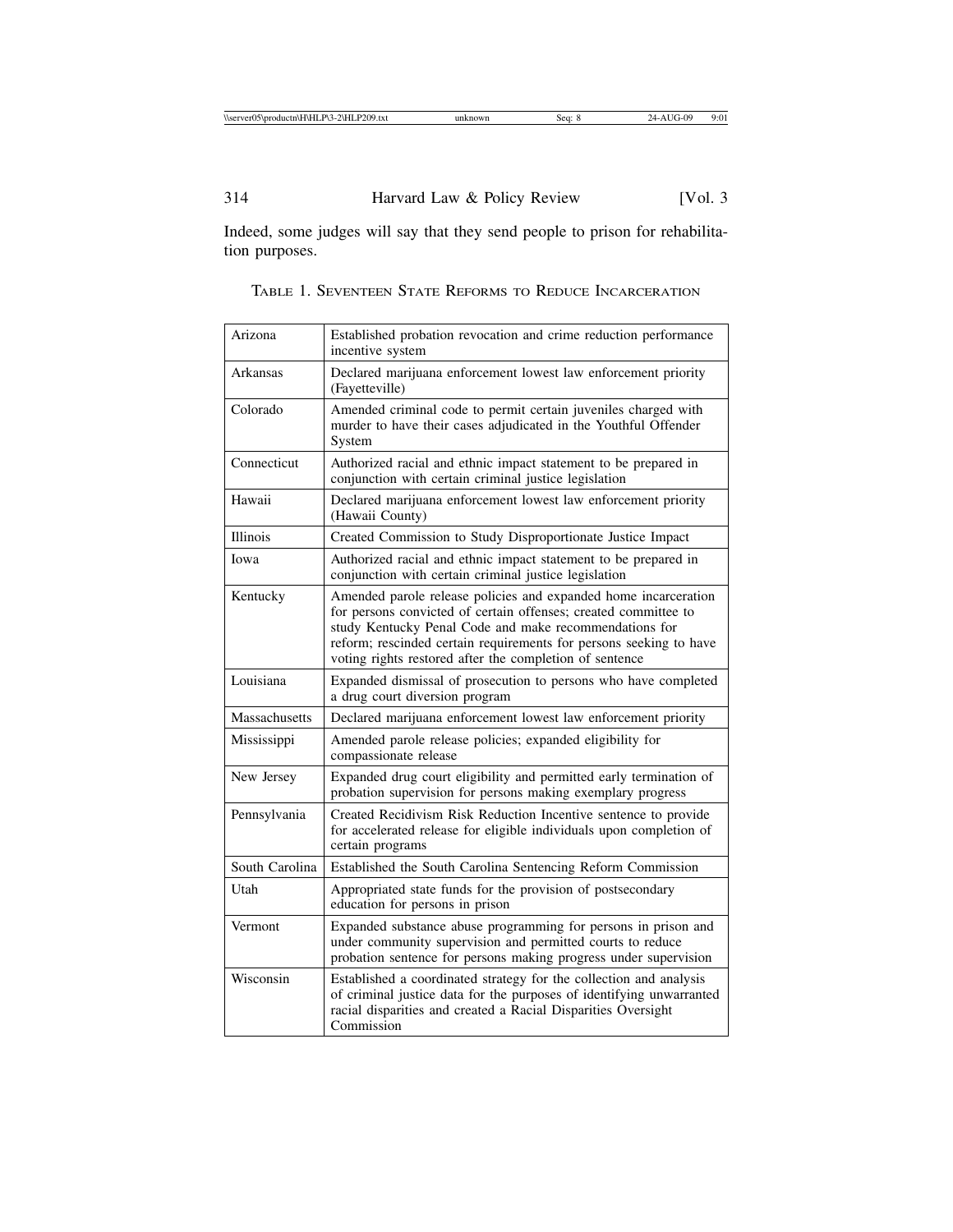The more important point is that rehabilitation programs, no matter how good, cannot by themselves truly substantially reduce incarceration rates by reducing recidivism. It is true that a growing body of work shows, quite persuasively, that certain kinds of programs reduce recidivism rates more than trivially.27 Especially if our aim is to help those who have broken the law become restored to their communities as pro-social citizens, we would be unwise to ignore this work. But even in a best-case scenario—meaning that rehabilitation programs now offered to a fraction of the population would be brought to scale, so that every person behind bars would be exposed to an effective program—rehabilitation programs would have relatively modest effects. Recidivism rates might fall from forty percent to thirty-two percent. By extension, instead of 300,000 parole violators a year, there would be 240,000. All other things remaining equal, instead of 700,000 prison admissions a year, there would be  $640,000$ <sup>28</sup>. This is a non-negligible improvement but hardly a program that would bring mass incarceration down to a new homeostasis. To achieve even these reductions would require bringing rehabilitation programs to scale for everyone at an unrealistic rate, given current knowledge and capacity. In other words, rehabilitation may be the right thing to do but not because it overcomes mass incarceration.

# V. ALTERNATIVES TO INCARCERATION

A panoply of strategies, generally thought of as "alternatives to incarceration," have been offered to entice judges to place offenders into community programs rather than incarceration, including, for example, intensive probation programs and drug treatment diversion programs. However, these programs rarely substantially replace incarceration and drive down incarceration rates. There are two reasons. First, to be politically feasible, most "alternatives" have to promise to be tough and uncompromising. As a result, they end up having high rates of "technical" failures, which occur when program participants are unable to live under the programs' strict rules.29 Second, these strategies typically promise not to put the public at risk, so they forego dealing with serious law violators and instead deal with lawbreakers who would not be sent to prison anyway. In the first case, these tougher "alternatives" increase incarceration by sending people back to

<sup>&</sup>lt;sup>27</sup> LAWRENCE SHERMAN ET AL., U.S. DEP'T OF JUSTICE, NAT'L INST. JUSTICE, PREVENTING CRIME: WHAT WORKS, WHAT DOESN'T, WHAT'S PROMISING 6–12 (1998), *available at* http://

<sup>&</sup>lt;sup>28</sup> For estimates of the size of the rehabilitation effect, see Don A. Andrews & Craig Dowden, *Managing Correctional Treatment for Reduced Recidivism: A Meta-analytic Review of Programme Integrity.* 10 LEGAL & CRIMINOLOGICAL PSYCHOL. 173 (2005) and Mark Lipsey & Francis T. Cullen, *The Effectiveness of Correctional Rehabilitation: A Review of Systematic*

<sup>&</sup>lt;sup>29</sup> Susan Turner et al., *Evaluating Intensive Supervision Probation/Parole (ISP) for Drug Offenders*, *in* 38 CRIME & DELINQUENCY 539, 553–554 (1992).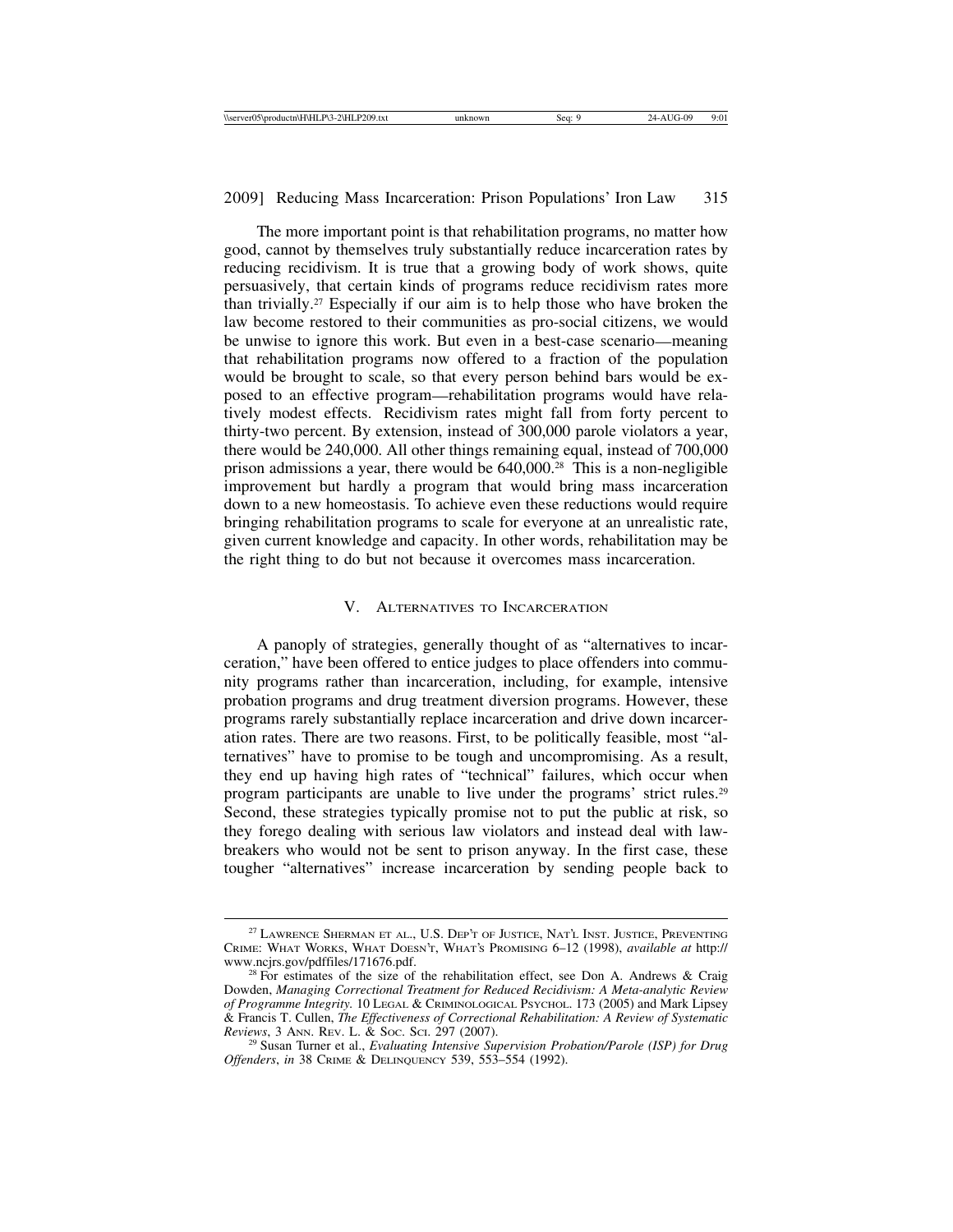prison at higher rates; in the second, they are irrelevant to incarceration rates.

# *A. Reentry Programs*

Interest in reentry programs has been intense ever since the National Institute of Justice announced about a decade ago that nearly 700,000 people reenter communities from prison each year.30 It was as though nobody had realized before how many people were returning to communities from prison. Researchers and policymakers have become focused on this issue. The potential for improving the prospects of those reentering society from prison is significant now that the problem has surfaced and received so much public attention, but there is at least an equal chance that this new attention will backfire by promoting the usual kinds of changes: closer surveillance, more restrictions, and greater emphasis on being "tough."

But the central problem is even more basic. Even if reentry programs are wildly successful—and there is no reason to think they will be, given current studies—they cannot solve the problem of mass incarceration.<sup>31</sup> The inescapable fact is that reentry comes after the person has already gone to prison. We have 700,000 people in reentry each year because we have removed each of them in prior years. Our concern with reentry cannot solve the problem of mass imprisonment because it is, itself, a consequence of mass imprisonment.

#### *B. The Obvious Need: Sentencing Reform*

Any solution to the problem of mass incarceration must begin with two points. First, programmatic tinkering has not reduced the prison population to date, and it will never have much effect, even under the most optimistic assumptions. Second, to overcome mass incarceration requires that we incarcerate fewer people. There is no getting around it. If the problem is mass imprisonment, then the solution is to change the laws that send people to prison and sometimes keep them there for lengthy terms. *That means reducing the number going in, their length of stay, or both.*

#### 1. *The Number Going In*

There are two main ways to reduce the number of people entering prison. They are, first, to eliminate mandatory sentencing and, second, to eliminate technical revocations of probation and parole.

<sup>&</sup>lt;sup>30</sup> JEREMY TRAVIS, BUT THEY ALL COME BACK: FACING THE CHALLENGES OF PRISONER REENTRY 35 (2005). The number of people released from prison has been growing and now

<sup>&</sup>lt;sup>31</sup> James A. Wilson & Robert C. Davis, *Good Intentions Meet Hard Realities: An Evaluation of the Project Greenlight Reentry Program*, 5 CRIMINOLOGY & PUB. POL'Y 303–38 (2006).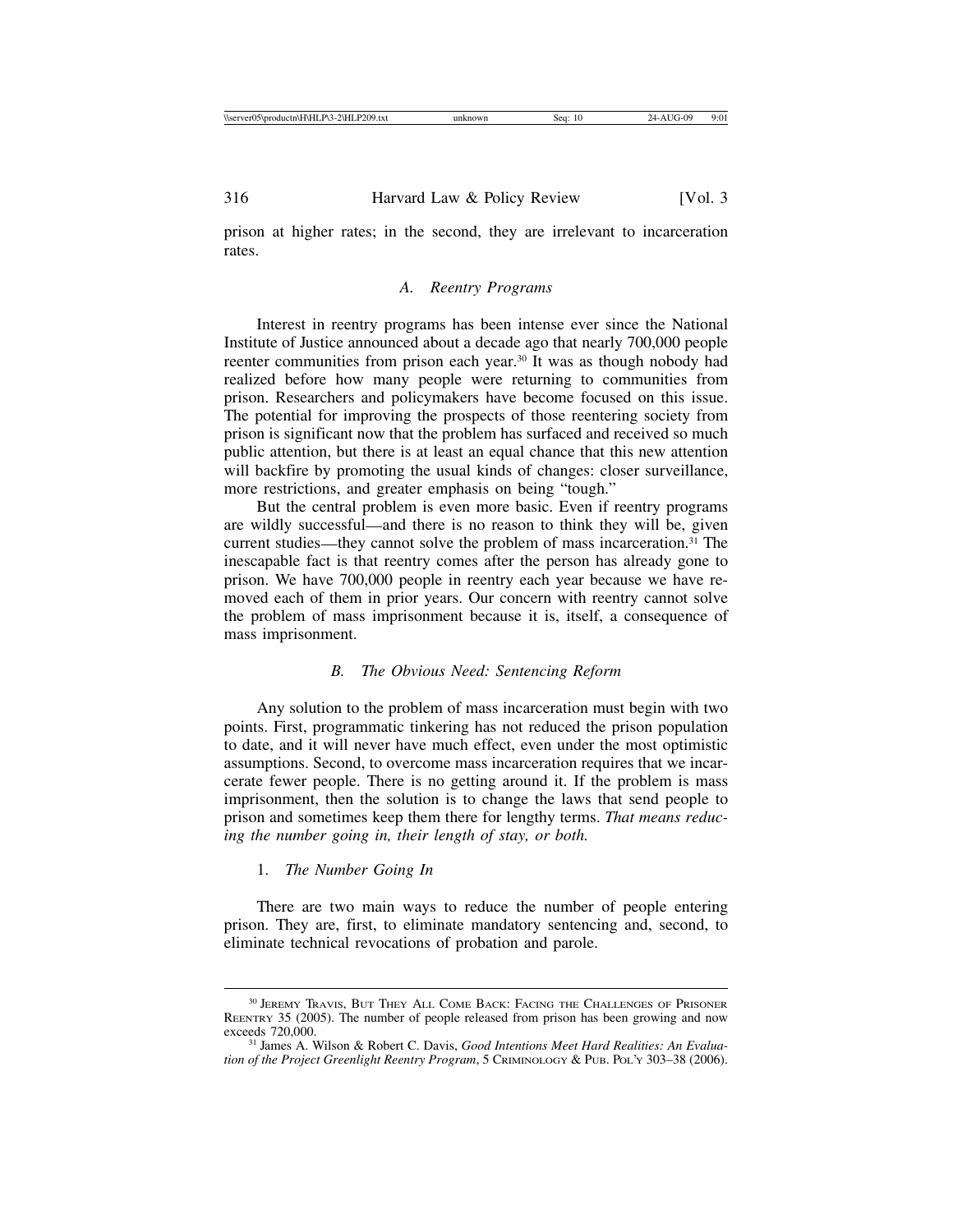# *a. Mandatory Sentencing*

The main reason for prison growth in the United States in the 1980s was a reduction in the use of probation as a sentence for people convicted of felonies, especially drug crimes. Before laws mandating prison sentences in place of probation came into effect, drug offenders were a small fraction of the U.S. prison population, about six percent; they are now about twenty percent.32

Eliminating mandatory prison terms across the board would have a substantial impact on the size of the prison population. Much of this impact would come from having fewer people serve time for drug-related crimes. Enabling judges to choose non-prison penalties for other kinds of felonies would also have an effect on the size of the prison population, but because many of these felonies are serious enough to warrant some loss of freedom—and often prison sentences result from defendants' prior felony records—the overall impact of eliminated non-drug mandatory penalties would likely be small.

#### *b. Technical Revocation of Probation and Parole*

When a person who is under community supervision fails to comply with the requirements set by probation or parole, such as "reporting as directed," the privilege of community supervision can be revoked, and the person can be sent back to prison or jail, even if no new crime is alleged. This is referred to as a "technical revocation" of probation or parole, and at least one-third of prison admissions come by this route.33 It is notable that these prisoners are people who have not been convicted of new crimes but are returned to prison as a consequence of rules violations. Prohibiting reincarceration for technical violations of probation or parole could cut the number of prisoners substantially.

Undoubtedly, in some of these cases, the probation or parole violation involves the commission of a new crime; in such cases, violators will likely end up in prison if the option of technical revocation is eliminated. In California, for example, it has been estimated that as many as eighty percent of "technical" violations involve allegations of criminal misconduct.<sup>34</sup> Yet one study of parole revocations in that state found that only sixteen percent of those criminal allegations involved serious and/or violent felonies. The other alleged crimes are less serious; they are the kinds of crime that quite often result in sentences of probation when fully prosecuted.35 And California, by all accounts, presents the most extreme version of this overuse of technical

<sup>&</sup>lt;sup>32</sup> See CLEAR, *supra* note 1, at 54–56.<br><sup>33</sup> JACOBSON, *supra* note 8, at 146.<br><sup>34</sup> *See* Joan Petersilia, *California's Correctional Paradox of Excess and Deprivation*, 37<br>CRIME & JUST.: REV. RES, 206 (2008)

<sup>&</sup>lt;sup>35</sup> JEREMY TRAVIS, URBAN INST., PAROLE IN CALIFORNIA, 1980–2000: IMPLICATIONS FOR REFORM (2003), *available at* http://www,urban.org/UploadedPDF/900598\_Parole\_in\_Calif. pdf.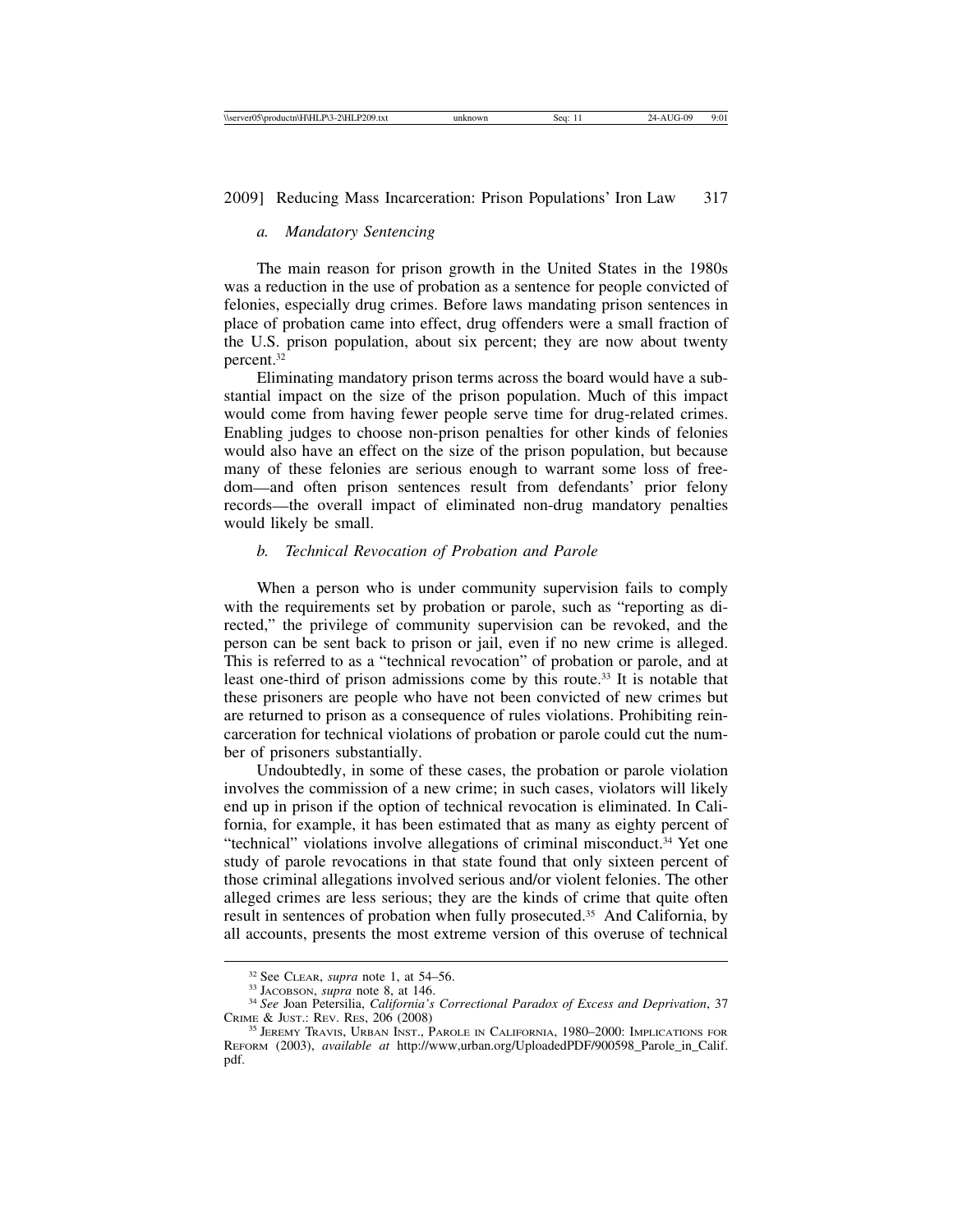violations for alleged misconduct; in other states the problem is less dramatic, and technical revocations are less likely to reflect uncharged criminal activity.36 As many as one-fourth of technical violations nationwide involve no allegation of new criminal conduct.37

The problem of misconduct on supervision has been the subject of extensive discussion. Most experts recognize that cycling minor violations, even criminal ones, through prison is expensive and counterproductive. They propose developing a range of sanctions that replace return to prison and yet reinforce the importance of complying with supervision requirements and avoiding infractions. Referred to as "graduated problem-solving responses," these strategies deal with misconduct through a variety of in-community controls in place of return to prison. It has been estimated that most lowlevel violations, even those that involve minor crimes, can be dealt with through such mechanisms.38

If technical revocations are eliminated and graduated strategies put into place, the rate of parolees returning to prison will be cut substantially, perhaps as much as two-thirds. And because there is no evidence that technical revocations prevent crime, a policy that eliminates them might be pursued with minimal public safety implications.

#### 2. *The Length of Incarceration*

In the last thirty years, the average time served by people going to prison has almost doubled, and the amount of time felons spend under parole supervision has also increased.<sup>39</sup> Lengthening prison terms and high rates of technical revocation have resulted in a consistently growing prison population, even in the face of declining crime rates. Considerably rolling back the length of prison terms would leave the United States with a smaller prison population and a punitive policy more in line with those of other Western democracies. Because decreasing a prisoner's length of stay does not lead to an increased chance of recidivism (if anything, the relationship is in the other direction), and because almost everyone going to prison gets out eventually, we can reduce sentence lengths substantially without affecting crime rates or prison reentry rates.40

A crucial policy target is extremely long sentences. They used to be rare in the United States but are becoming more common. Currently, 140,000 prisoners are serving life terms (twenty-eight percent without possibility of parole), and one-fifth of prisoners serve sentences with a minimum term of twenty-five years or longer. People who receive sentences of this magnitude

<sup>&</sup>lt;sup>36</sup> See JACOBSON, *supra* note 8.<br><sup>37</sup> JOAN PETERSILIA, WHEN PRISONERS COME HOME: PAROLE AND PRISONER REENTRY (2003). See also Petersilia, *supra* note 35.

<sup>&</sup>lt;sup>38</sup> See, e.g., AMY SOLOMON, ET AL., URBAN INST., PUTTING PUBLIC SAFETY FIRST: 13 PAROLE SUPERVISION STRATEGIES TO ENHANCE REENTRY OUTCOMES (2008), *available at* http://www.urban.org/UploadedPDF/411791\_public\_safety\_first.pdf. <sup>39</sup> *See* Austin, *supra* note 1, at 12, 20. <sup>40</sup> *See* Nagin et al., *supra* note 18, at 51–56.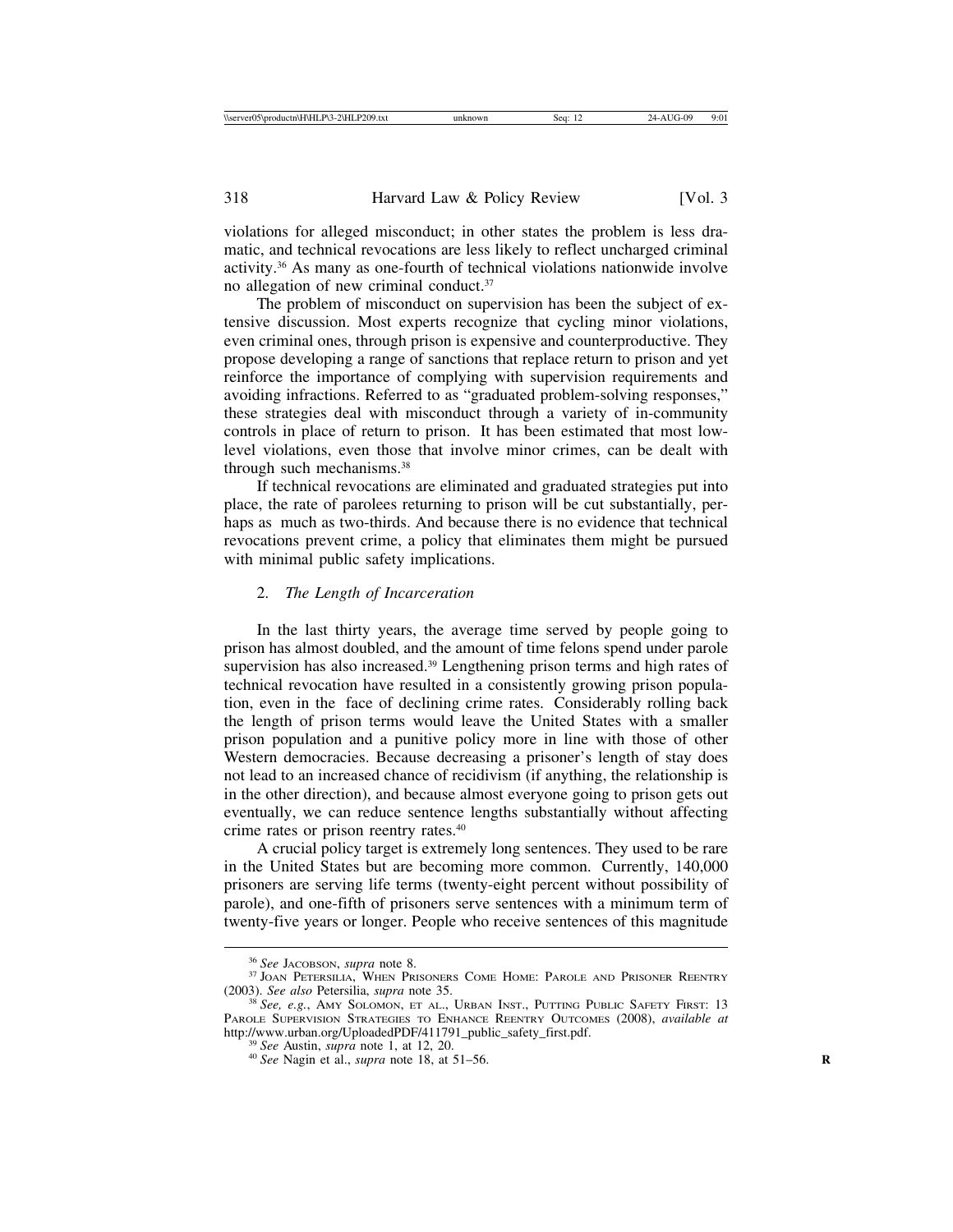nearly always have committed atrocious acts that shock the conscience,<sup>41</sup> and their lengthy sentences often result from decisions imposed at a time of heightened public outrage in the face of the crime. Yet with little exception, the outer years of these terms have no public safety value—most people who serve long sentences and reach their forties or fifties pose little threat to the public.42 Placing an upper limit on sentences and making release more readily available to people in their fifties would help reduce incarceration with little effect on public safety.

These are the implications of the iron law. To affect the size of prison populations, we have to change the dynamics that produce prison populations by altering how many people go to prison and how long they stay. This means reform of sentencing and parole practices. We have already recommended placing upper limits on sentences and making release more readily available for older prisoners. What other specific reforms might be implemented?

## *a. The Big Three: Length of Stay, Mandatory Penalties for Drugs, and Technical Revocation*

In a recent report, we showed the likely impact on prison populations of adjusting three major pressure points on the prison population.43 We chose those pressure points because they, more than any others, were the places of change in the 1980s and 1990s that produced the prison population we have today. Here, we summarize these recommendations to illustrate the power of the iron law as an organizing principle for prison reform.

Table 2 shows the cumulative effects on state prison populations of implementing the following reforms over a five- to eight-year period of time:

- 1. Reduce length of stay (LOS) for sentenced prisoners to 1988 levels;
- 2. Divert technical parole and parole violators from prison and reduce their LOS;
- 3. Eliminate mandatory penalties for drug crimes.

These reforms would cut the incarceration rate by about half. They would also reduce the state and federal prison populations by over 400,000 inmates.

<sup>&</sup>lt;sup>41</sup> The exception is prisoners convicted under extreme versions of three-strikes legislation, such as that of California. Cal. Penal Code §§ 667(e)(2)(A), 1170.12(c)(2)(A)(ii) (1994). <sup>42</sup> *See* Alfred Blumstein & Kiminori Nakamura, *Redemption in the Presence of Wide-*

*spread Criminal Background Checks*, CRIMINOLOGY (forthcoming Aug. 2009). <sup>43</sup> *See* AUSTIN ET AL., *supra* note 1.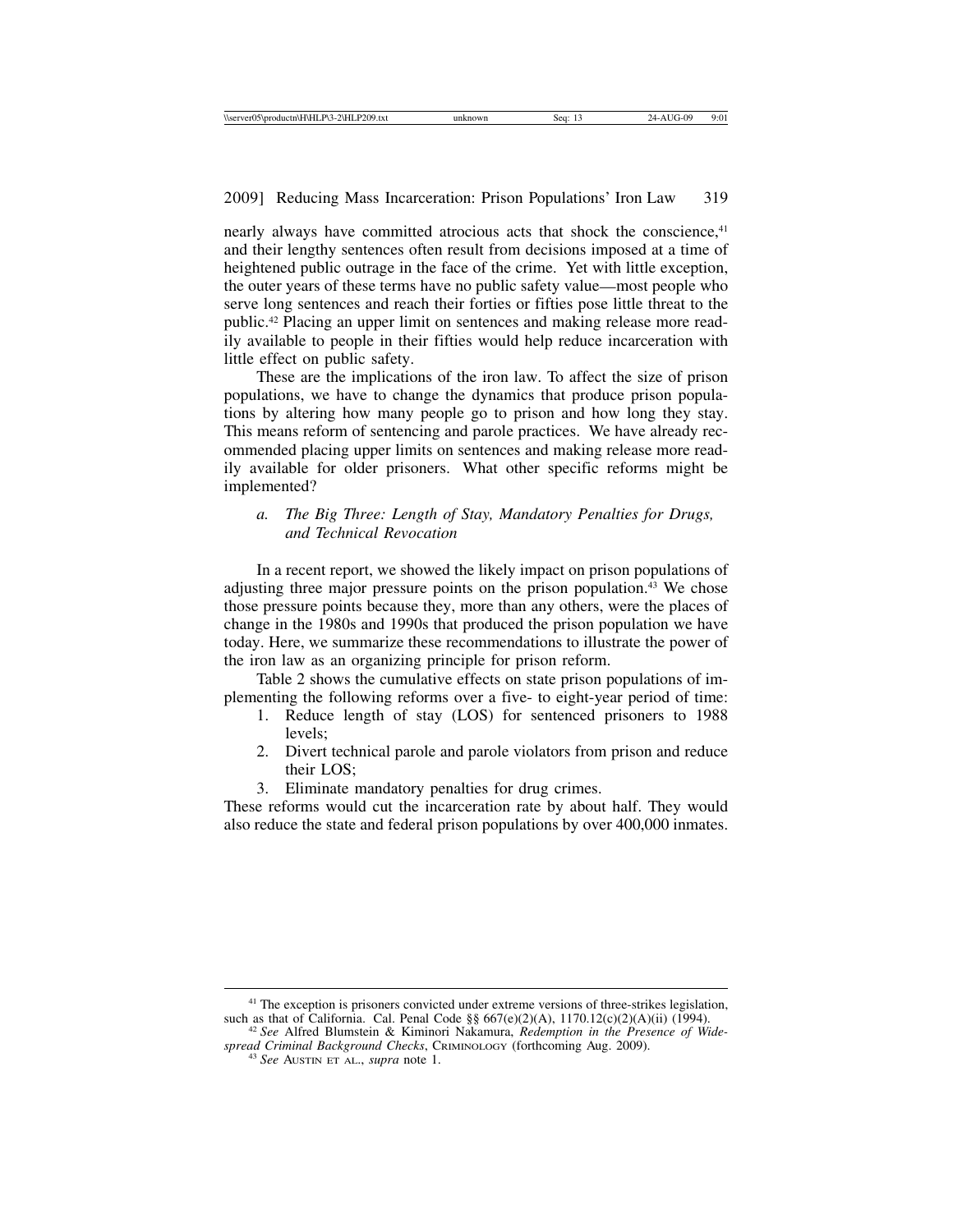|                                            | <b>Current Length of Stay and</b><br><b>Admissions</b> |            |                  | <b>All Reforms Plus</b><br><b>Diversion of Victimless</b><br><b>Crimes</b> |     |                  |  |
|--------------------------------------------|--------------------------------------------------------|------------|------------------|----------------------------------------------------------------------------|-----|------------------|--|
| <b>State Prison Admissions</b>             | <b>Admits</b>                                          | <b>LOS</b> | <b>Prisoners</b> | <b>Admits</b>                                                              | LOS | <b>Prisoners</b> |  |
| <b>Total</b>                               | 684,656                                                |            | 1,401,605        | 418,109                                                                    |     | 731,077          |  |
|                                            |                                                        |            |                  |                                                                            |     |                  |  |
| New Court Admissions                       | 351,510                                                |            | 860,321          | 311,965                                                                    | 21  | 551,168          |  |
| Violent                                    | 91,393                                                 | 49         | 373,186          | 91,393                                                                     | 34  | 261,231          |  |
| Property                                   | 101,938                                                | 23         | 195,381          | 101,938                                                                    | 16  | 136,767          |  |
| Drug                                       | 112,483                                                | 23         | 215,593          | 84,362                                                                     | 16  | 113,186          |  |
| Public Disorder                            | 45,696                                                 | 20         | 76,161           | 34,272                                                                     | 14  | 39,984           |  |
| <b>Technical Probation Violators</b>       | 143,792                                                |            | 351,931          | 94,310                                                                     | 21  | 176,950          |  |
| Violent                                    | 37,386                                                 | 49         | 152,659          | 33,647                                                                     | 34  | 96,175           |  |
| Property                                   | 41,700                                                 | 23         | 79,924           | 31,275                                                                     | 16  | 41,960           |  |
| Drug                                       | 46,013                                                 | 23         | 88,192           | 25,883                                                                     | 16  | 34,726           |  |
| Public Disorder                            | 18,693                                                 | 20         | 31,155           | 3,505                                                                      | 14  | 4,089            |  |
| <b>Technical Parole Violators</b>          | 189,354                                                | 12         | 189,354          | 11,835                                                                     | 3   | 2,959            |  |
| U.S. Population                            | 303,000,000                                            |            |                  | 303,000,000                                                                |     |                  |  |
| Incarceration Rate per 100,000<br>citizens | 463                                                    |            |                  | 241                                                                        |     |                  |  |

TABLE 2. PROJECTED EFFECTS OF THREE RECOMMENDED REFORMS

# *b. Companion Efforts: Community Penalties*

Two additional reforms might be enacted as complements to the big three strategies described above. They are complementary in the sense that they are not directly related to the iron law; they do not alter the rate of prison commitments or the length of stay in prison. But they do relieve pressure on the non-prison alternatives to incarceration, thus enhancing the capacity of these alternatives to absorb the increased demand they will experience when the "big three" are put into effect. The complementary strategies are:

- 1. Reduce length of stay for persons placed on probation and parole;
- 2. Make greater use of fines, restitution, and community service in lieu of probation.

Presently, there are over five million people on probation and parole. This number is about three times higher than it was in the 1970s, when the prison boom began.44 Thus, the same kind of expansion that took place with regard to prison populations has also taken place in the use of these nonimprisonment criminal penalties. These penalties are subject to their own version of the "iron law": the size of probation and parole populations de-

<sup>44</sup> *See* CLEAR, *supra* note 1, at 15–48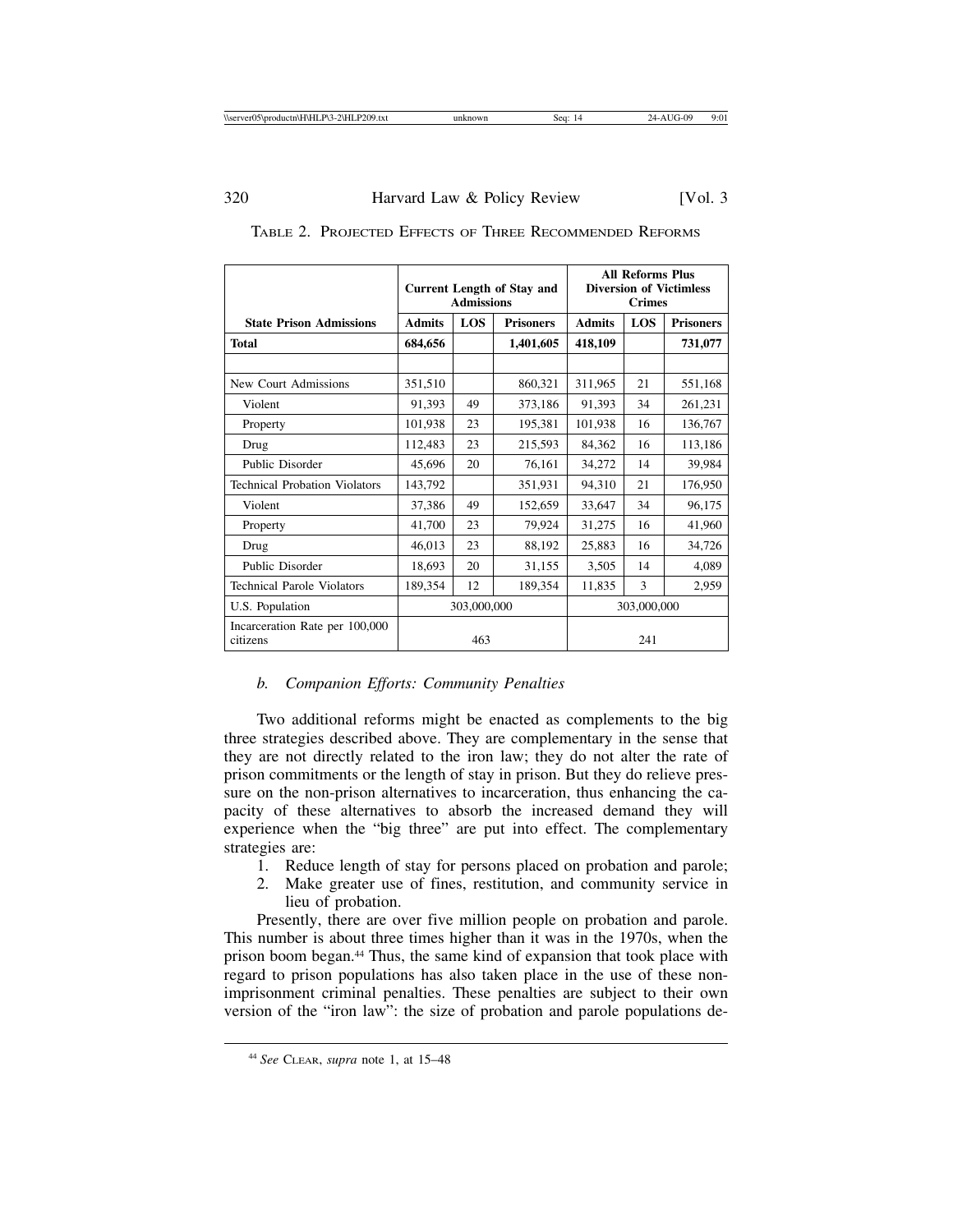pend on the number of people placed under community supervision and their length of stay under that sanction. A companion effort to the one designed to reduce prison populations could target reductions in the size of community supervision populations.

Studies show that the effects of parole supervision on recidivism fade after about a year, and longer supervision periods are not associated with higher success rates.<sup>45</sup> This means that community supervision caseloads can be reduced substantially, merely by reducing length of stay on supervision.46 Finally, use of fines, restitution, and community service as the *sole sanctions* would make our penalties look more like those of other Western countries.47

The impact of these additional changes on parole and probation populations is shown in Table 3.

| <b>Population</b> | <b>Current LOS and</b><br><b>Admissions</b> |     |            | New LOS - Only |     |            | <b>Plus Diverted Probationer/</b><br><b>Parolees</b> |     |            |
|-------------------|---------------------------------------------|-----|------------|----------------|-----|------------|------------------------------------------------------|-----|------------|
|                   | Admits                                      | LOS | Population | Admits         | LOS | Population | Admits                                               | LOS | Population |
| Probation         | 2,362,100                                   | 21  | 4,190,896  | 2.362,100      | 14  | 2,755,783  | 1.771.575                                            | 14  | 2,066,838  |
| Parole            | 512,800                                     | 17  | 710,065    | 512,800        | 10  | 427.333    | 384,600                                              | 10  | 320,500    |
|                   |                                             |     |            |                |     |            |                                                      |     |            |
| Totals            | 2,874,900                                   |     | 4,900,961  | 2,874,900      |     | 3,183,117  | 2,156,175                                            |     | 2,387,338  |

TABLE 3. PAROLE AND PROBATION NUMBERS AFTER CHANGES IN ADMISSIONS AND LOS

#### *c. Projected Impact on Mass Incarceration*

Table 4 shows the grand totals for all correctional populations, including the federal prison system and the jails, that would follow from adoption of our strategies.48 We have built in the reductions indicated in the two preceding tables. We have also projected modest reductions in the nation's jail population based on what appears to be a growing trend of reduced arrest rates, which fuel jail bookings.<sup>49</sup> If our proposals are implemented, there will also be fewer jail bookings, as fewer probationers and parolees will become violators and be required to remain in jail until they receive their revocation hearings. The federal prison population is also projected to de-

<sup>46</sup> AUSTEN ET AL., *supra* note 1, at 24.<br><sup>47</sup> *See* Sally T. Hillsman, *Fines and Day Fines*, 12 CRIME & JUST. 49, 50 (1990).<br><sup>48</sup> *See* Austin, *supra* note 1, at 35.<br><sup>49</sup> *See* id.

<sup>45</sup> *See, e.g.*, Avinash Singh Bhati, *Investigating the Dynamics of the Criminal Recidivism Process* (Urban Inst. Working Paper, 2004), *cited in* Joan Petersilia, *Employ Behavioral Contracting for "Earned Discharge" Parole*, 6 CRIMINOLOGY & PUB. POL'Y. 807, 810 (2007); Patrick C. Jackson, *Some Effects of Parole Supervision on Recidivism*, BRIT. J. CRIMINOLOGY, Jan., 1983, at 17.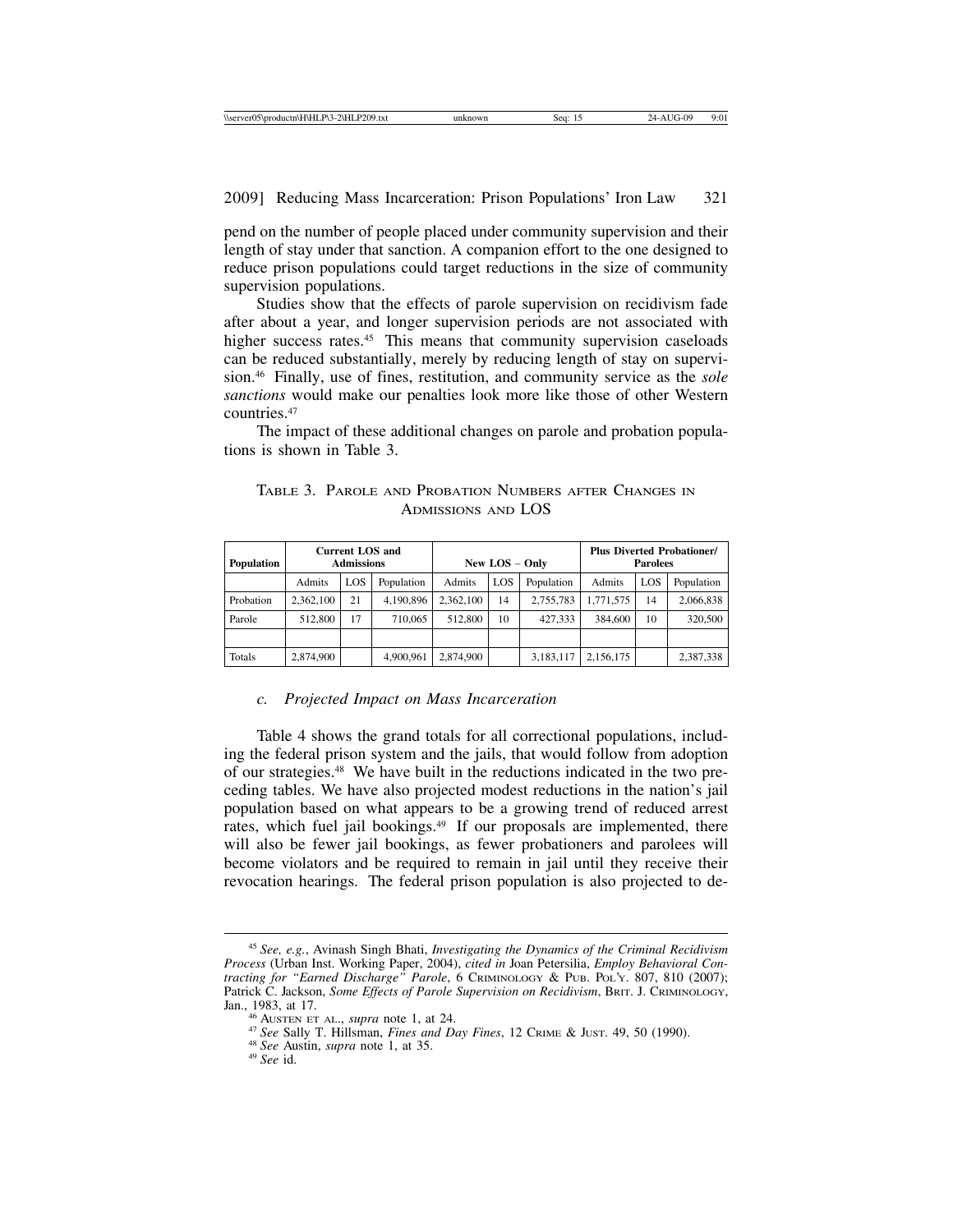crease as Truth in Sentencing laws are relaxed,<sup>50</sup> and judges make greater use of probation. With these two additions, as shown by the chart, an overall fifty percent reduction in correctional population will be achieved by 2016. Of course, these reductions would occur gradually, and the amount of time they would require would depend on the precise nature of the policy reforms chosen to achieve them. Policy reforms requiring the enactment of new legislation or modification of existing laws would take longer to implement, and their effects would therefore be more delayed.

| <b>Correctional</b><br><b>Populations</b> | <b>Current</b> | <b>New</b><br>LOS | New LOS<br>and<br><b>Diversions</b> | <b>Plus Diverted</b><br>"Victimless"<br><b>Crimes</b> | $%$ Change |
|-------------------------------------------|----------------|-------------------|-------------------------------------|-------------------------------------------------------|------------|
| <b>Grand Totals</b>                       | 7,496,425      | 5,126,628         | 4,071,866                           | 3,842,879                                             | $-49%$     |
| <b>State Prisons</b>                      | 1,398,698      | 1,037,930         | 803,948                             | 731,077                                               | $-48%$     |
| Federal Prison                            | 199,618        | 125,000           | 100,000                             | 100,000                                               | $-50\%$    |
| Probation                                 | 4,293,163      | 2,755,783         | 2,066,838                           | 2,066,838                                             | $-52\%$    |
| Parole                                    | 824,365        | 427,333           | 320,500                             | 320,500                                               | $-61%$     |
| Local Jails                               | 780,581        | 780,581           | 780,581                             | 624,465                                               | $-20%$     |

|                          |  |  | TABLE 4. SUMMARY OF THE RECOMMENDATIONS' IMPACT ON |  |  |  |  |  |
|--------------------------|--|--|----------------------------------------------------|--|--|--|--|--|
| CORRECTIONAL POPULATIONS |  |  |                                                    |  |  |  |  |  |

It is worth noting that there is nothing truly revolutionary about these proposals. They are "evidence-based,"51 having been shown to be effective in reducing correctional populations without adversely impacting on crime or recidivism rates.52 The point follows: these proposals are essentially public safety neutral. To the degree that an increase in the release cohort will carry with it a slight increase in felony commissions from that cohort, at least in the short term, there is an effect. But, as discussed in Part I, it is entirely an effect of moving crimes to an earlier point in time, as releases occur earlier. Once the release cohort bubble has worked its way through the system, people in reentry will begin to account for *fewer* crimes, because there will be fewer people in reentry. That is, over a short period of time, any increases in crime due to increases in prison releases will be counteracted by equivalent decreases in crime as the number of releases shrinks to a smaller level than before.

<sup>&</sup>lt;sup>50</sup> *See* JACCOBSON, *supra* note 8.<br><sup>51</sup> For a review of evidence-based policies in corrections, see Center for Evidence-Based<br>Corrections, http://ucicorrections.seweb.uci.edu/pubs (last visited Jul. 10, 2009)

Corrections, http://ucicorrections.seweb.uci.edu/pubs (last visited Jul. 10, 2009)<br><sup>52</sup> Indeed, a strong case can be made that public safety could be greatly enhanced using the billions of dollars that would be saved each year by the states. They could invest those funds in preventive programs in the communities that produce the vast majority of admissions to the correctional system.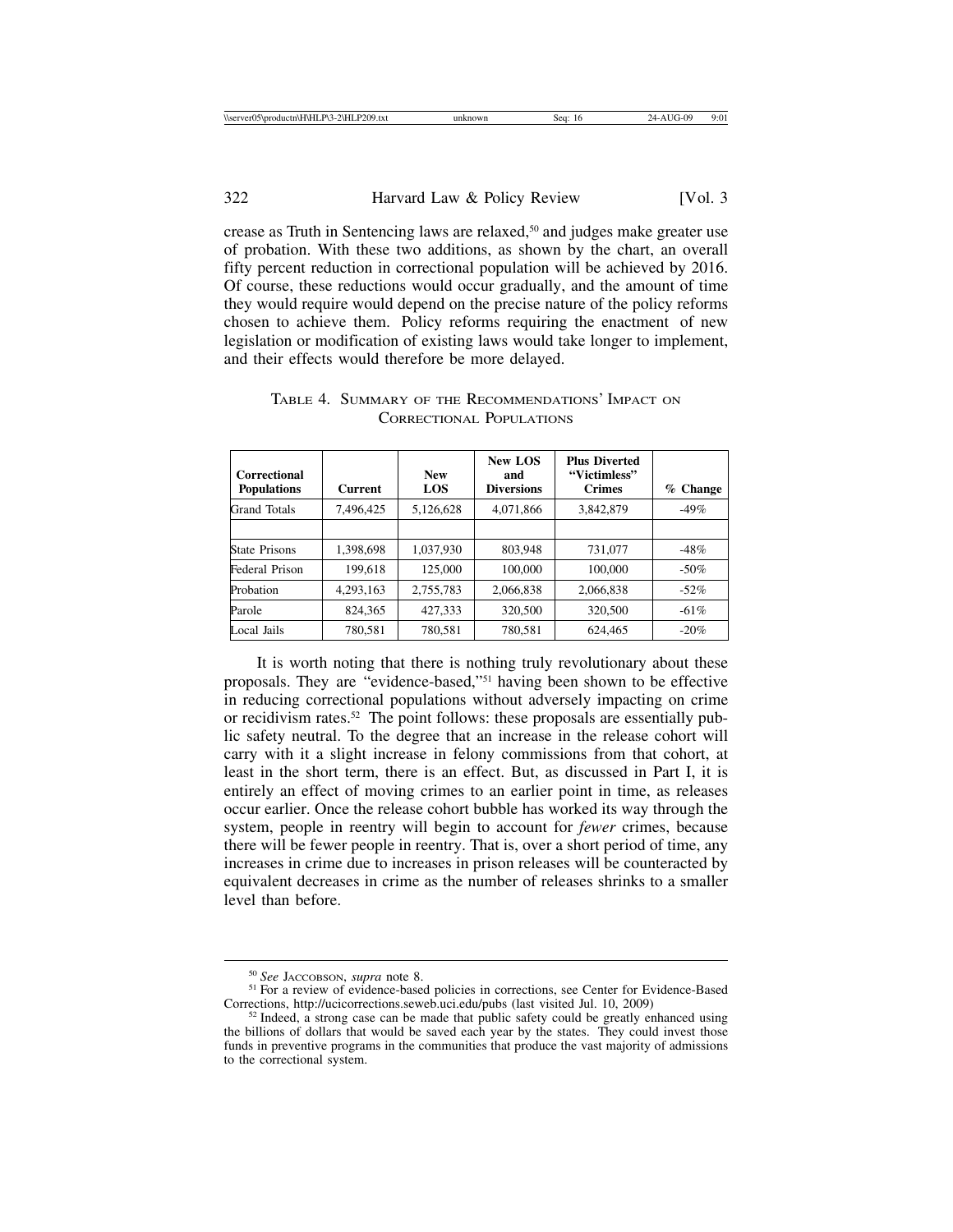

PAST AND PROJECTED DECLINES IN CORRECTIONAL POPULATIONS 1988-2016

VI. DOING SOMETHING ABOUT MASS INCARCERATION

It is clear that the criminal justice system today feeds upon itself. There are many ways this is true. Increased police presence in a "troubled" neighborhood increases the probability of detecting violations of the law and subjecting people in those places to criminal justice. When concentrations of arrest get to a certain point, crime begins to rise rather than fall, creating more eligibility for detection and arrest. This cycle is fueled as more adults go to prison in places with more police presence and thus more arrests. In turn, the chances of a child becoming involved in delinquency are increased by having a parent go to prison, in part because socialization and adjustment are affected by loss of the parent. Being exposed to neighborhood violence and being victimized as a child increase the chances of adult criminality. Similarly, a child who becomes involved in the formal juvenile justice system as an adolescent is at greater risk of criminal activity in early adulthood. People who are convicted of crimes as juveniles are targeted for prison terms as recidivists; people who go to prison are more likely to recidivate once again. As crime grows, pressure for more aggressive policing concentrated in problem communities increases, and pressure for more stringent penalties does as well. And so the cycle begins again.<sup>53</sup>

The cycle described above is now widely viewed as a serious problem, and a situation from which we must move away. But how do we do that? The answer is simpler in principle than we might think, but it will be more

<sup>53</sup> For research in support of these conclusions, see generally CLEAR, *supra* note 1.